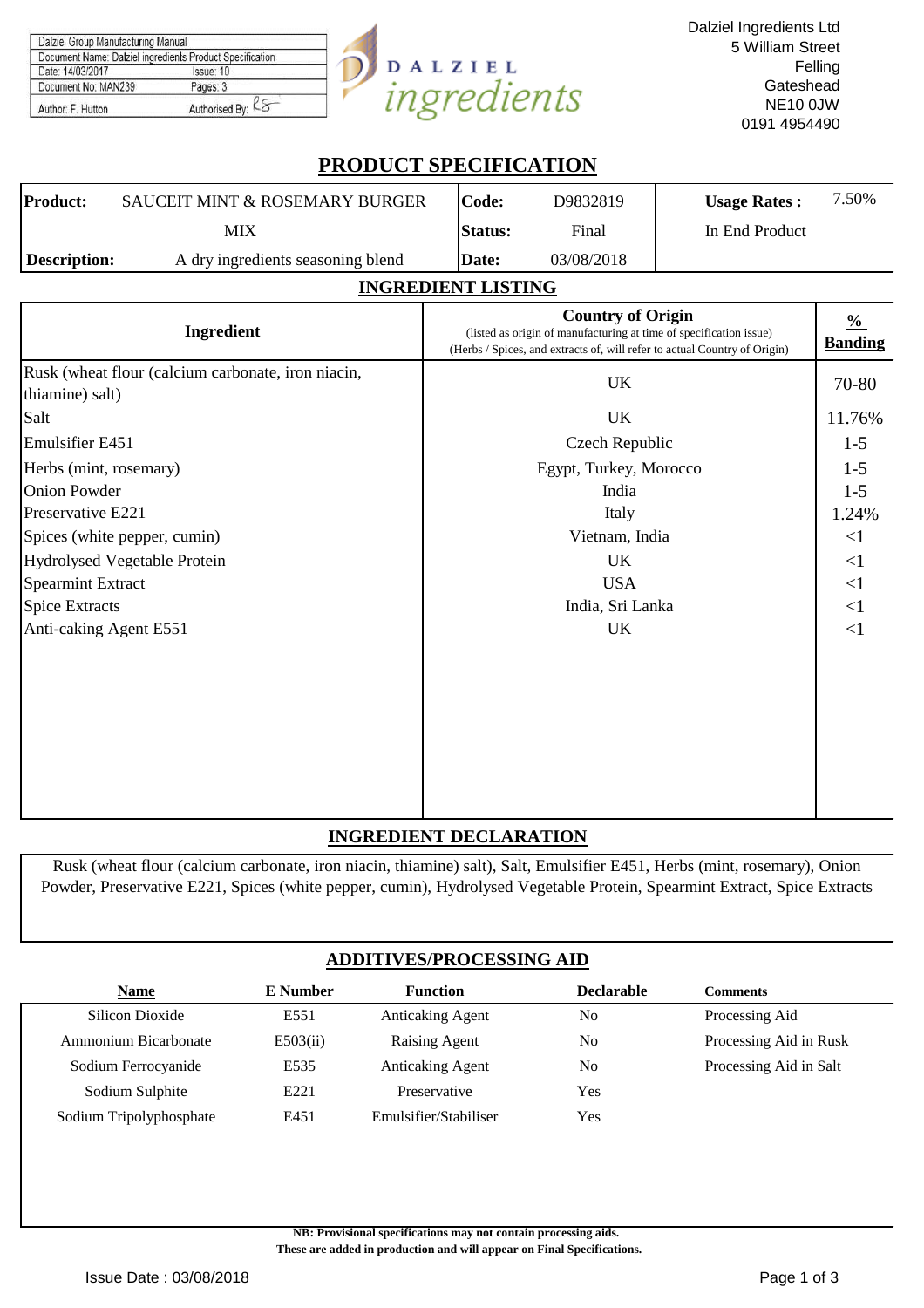| Document Name: Dalziel ingredients Product Specification |                   |
|----------------------------------------------------------|-------------------|
| Date: 14/03/2017                                         | Issue: 10         |
| Document No: MAN239                                      | Pages: 3          |
| Author: F. Hutton                                        | Authorised By: K& |



Dalziel Ingredients Ltd 5 William Street Felling **Gateshead** NE10 0JW 0191 4954490

## **ALLERGEN INFORMATION D9832819**

| <b>Allergen</b>            |            | <b>Present</b>    | <b>Source</b>         | <b>Comments</b> |  |
|----------------------------|------------|-------------------|-----------------------|-----------------|--|
|                            | on Site    | <b>In Product</b> |                       |                 |  |
| Cereals containing         | <b>YES</b> | <b>YES</b>        | Rusk                  |                 |  |
| <b>Gluten</b>              |            |                   |                       |                 |  |
| <b>Crustaceans</b>         | NO         | NO                |                       |                 |  |
| and products thereof       |            |                   |                       |                 |  |
| Egg                        | <b>YES</b> | NO                |                       |                 |  |
| and products thereof       |            |                   |                       |                 |  |
| Fish                       | <b>YES</b> | NO                |                       |                 |  |
| and products thereof       |            |                   |                       |                 |  |
| <b>Soybeans</b>            | <b>YES</b> | NO                |                       |                 |  |
| and products thereof       |            |                   |                       |                 |  |
| <b>Milk</b>                | <b>YES</b> | NO                |                       |                 |  |
| and products thereof       |            |                   |                       |                 |  |
| <b>Celery</b>              | <b>YES</b> | <b>YES</b>        | <b>Celery Extract</b> |                 |  |
| and products thereof       |            |                   |                       |                 |  |
| <b>Mustard</b>             | <b>YES</b> | NO                |                       |                 |  |
| and products thereof       |            |                   |                       |                 |  |
| <b>Peanuts</b>             | NO         | NO                |                       |                 |  |
| and products thereof       |            |                   |                       |                 |  |
| Nuts *(other than peanuts) | NO         | NO                |                       |                 |  |
| and products thereof       |            |                   |                       |                 |  |
| Lupin                      | NO         | NO                |                       |                 |  |
| and products thereof       |            |                   |                       |                 |  |
| <b>Sesame Seeds</b>        | NO         | NO                |                       |                 |  |
| and products thereof       |            |                   |                       |                 |  |
| <b>Molluscs</b>            | NO         | NO                |                       |                 |  |
| and products thereof       |            |                   |                       |                 |  |
| <b>Sulphur Dioxide</b>     | <b>YES</b> | <b>YES</b>        | Preservative E221     |                 |  |
| Sulphites >10ppm           |            |                   |                       |                 |  |

Dalziel take reasonable and practical precautions to reduce the risk of contamination of the products we manufacture. Due to the nature and complexity of ingredient blending the risk of contamination from carry over residue or airborne cross contamination cannot be totally eliminated**.**  Furthermore although we prohibit the processing of nuts on site we cannot guarantee that contamination has not occurred at other stages in the processing of ingredients, i.e. during farming, harvesting, transportation etc. To a greater or lesser extent the same issue may apply to other allergens. A copy of our allergen policy and risk assessment is available on request.

**The absence of an allergen from the above recipe should not be taken as an implication that our product can be guaranteed free from that allergen.**

# **SUITABILITY**

| I T 1<br>vegetarian          | <b>YES</b>     | Not Certified | $\mathbf{v}$<br>egan | <b>TTO</b><br>الاسلالية | Not Certified |
|------------------------------|----------------|---------------|----------------------|-------------------------|---------------|
|                              |                |               |                      |                         |               |
| $\mathsf{I} \cap$<br>Organic | N <sub>O</sub> |               |                      |                         |               |